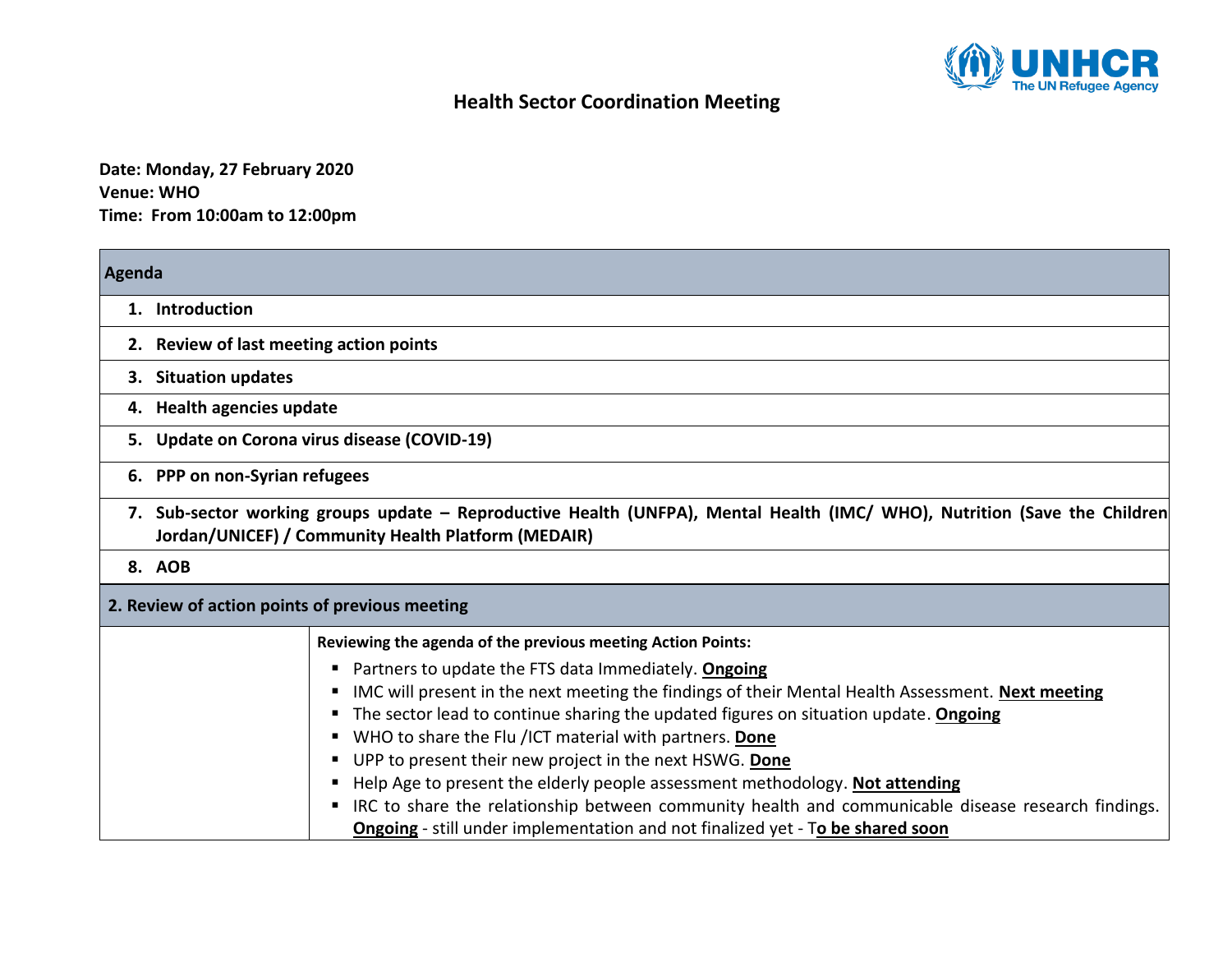| IMCC to share the Assessment report. Not attending                           |
|------------------------------------------------------------------------------|
| UNHCR to share their PPT on non-Syrian Refugees. Postponed into next meeting |

| 3. Situation updates       |                                                                                                                                                  |
|----------------------------|--------------------------------------------------------------------------------------------------------------------------------------------------|
|                            | The meeting Agenda was shifted into more focus on the COVID19, with small time allocated for the regular<br>update.                              |
|                            | The Chair of HSWG, Dr. Adam Musa Khalifa, provided an update on refugee's status in Jordan as per January<br>2020 and on OCHA Cycle two funding. |
| Berm updates/Rukban        | <b>Rukban:</b>                                                                                                                                   |
|                            | Total number of patients visits since 15th December 2016 for consultation management and treatment until the                                     |
|                            | reporting period was 111,154. Total number of cases admitted to Jordan for secondary and tertiary health care                                    |
|                            | since 15th December2016 was 2,118                                                                                                                |
| <b>Financial situation</b> | In 2019, the Jordan Health Fund for Refugees (JHFR) was created to support the Government of Jordan's                                            |
|                            | decision to allow affordable access to health care for registered Syrian refugees. International donors have                                     |
|                            | pledged and/or committed more than \$75 million in new assistance to the JHFR, far above estimated health cost                                   |
|                            | for Syrian refugees. Using the JHFR mechanism to expand affordable health care access to non-Syrian refugees                                     |
|                            | will help meet the comprehensive health needs of all refugees residing in Jordan. The announcement of Jordan                                     |
|                            | Humanitarian Fund - JHF 2020 (OCHA) was circulated to the Health SWG on accepting new applications from                                          |
|                            | NGOs that are interested in accessing the Fund. Interested NGOs were invited to send in writing their expression                                 |
|                            | of interest to the Humanitarian Financing Unit at OCHA Jordan Office to Amani Salah salah1@un.org and Hanna                                      |
|                            | Abu-Barham abubarhamh@un.org                                                                                                                     |
|                            | The deadline to receive the expression of interest is February 29, 2020. A meeting for Zaatari Rapid Response                                    |
| <b>ZaatriCamp</b>          | Team took place on 28th January 2020, to discuss and follow up on COVID-19. MOH guidelines and instructions                                      |
|                            | were shared with RRT and camp health facilities. MOH messages and awareness leaflets officially issued by the                                    |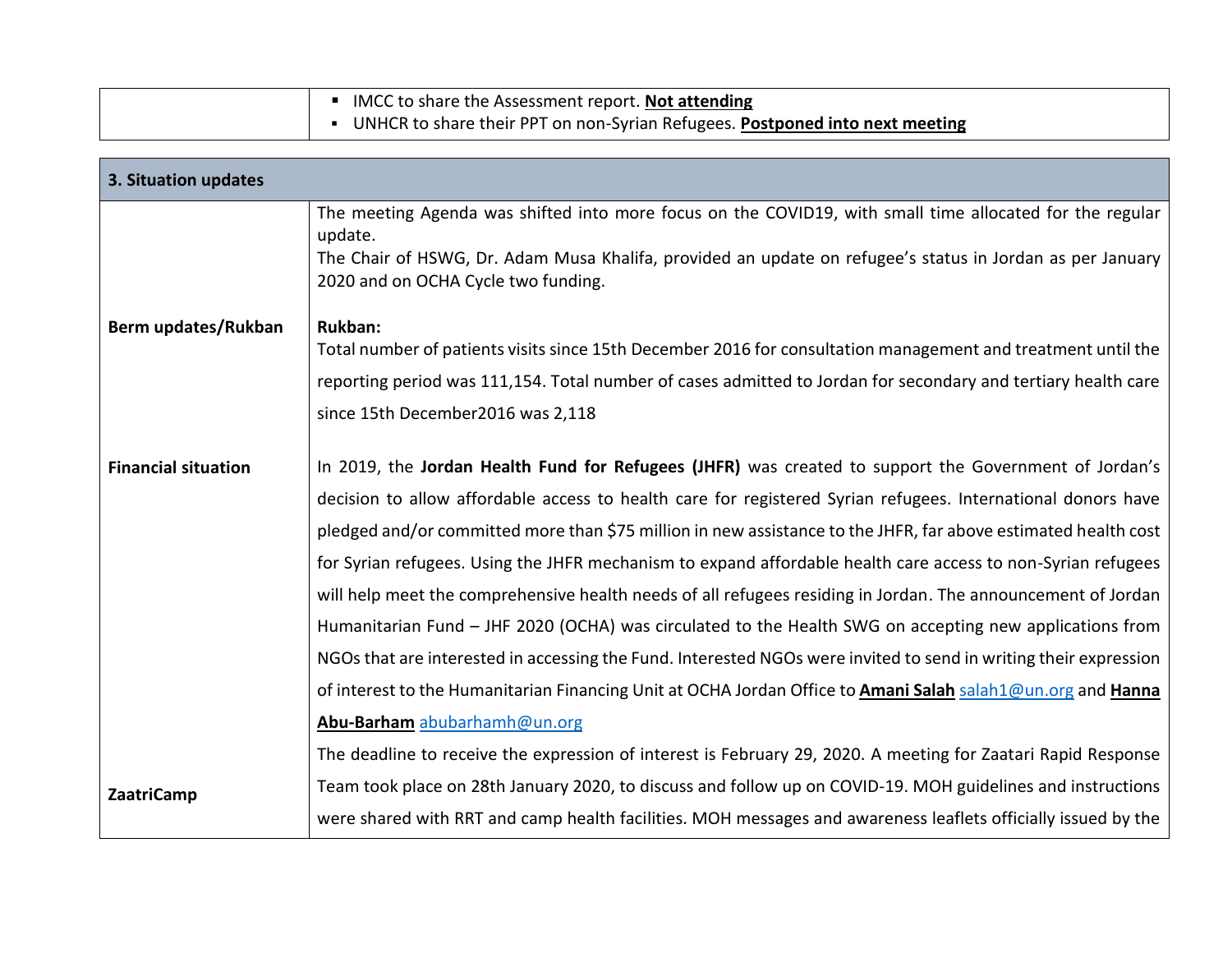|                      | Ministry of Health to be used for raising awareness of refugees and reporting of suspected cases is ongoing as |
|----------------------|----------------------------------------------------------------------------------------------------------------|
|                      | per the MOH case definition of COVID-19.                                                                       |
|                      |                                                                                                                |
| Azraq camp           | No update.                                                                                                     |
|                      |                                                                                                                |
|                      |                                                                                                                |
|                      |                                                                                                                |
| <b>Action Points</b> | The Sector Chair to continue sharing updated figures.                                                          |

| 4. Health Agencies Update                    |                                                                                                                                                                                                                                                                                                                                                                                                                                                                                                                                                                                                                                                                                                                                                                                                                                                                                                                                                                                                                          |
|----------------------------------------------|--------------------------------------------------------------------------------------------------------------------------------------------------------------------------------------------------------------------------------------------------------------------------------------------------------------------------------------------------------------------------------------------------------------------------------------------------------------------------------------------------------------------------------------------------------------------------------------------------------------------------------------------------------------------------------------------------------------------------------------------------------------------------------------------------------------------------------------------------------------------------------------------------------------------------------------------------------------------------------------------------------------------------|
| 5. Update on Corona virus Disease (COVID-19) |                                                                                                                                                                                                                                                                                                                                                                                                                                                                                                                                                                                                                                                                                                                                                                                                                                                                                                                                                                                                                          |
| JRP/ActivityInfo and JFT                     | ActivityInfo and JFT to be continued update for the Dashboards and JFT reporting purposes. All 2019 Q4 reports<br>were completed including the Dashboard, Regional Indictors and JFT. The PSS of the sector has been compiled<br>and submitted to MOPIC. Translation of the PSS into Arabic was requested by MOPIC and Sector Chair and Co-<br>chair to share the filled in the 3RP Matrices. Health Sector TOR and Work Plan were shared with the WG<br>members for input and the deadline is 10 March 2020. UNHCR Inter-Agency Coordination Unit (IACU) will<br>organize training for the health partners on ActivityInfo during March 2020.                                                                                                                                                                                                                                                                                                                                                                           |
| <b>WHO</b>                                   | WHO Representative in Jordan provided an introduction on Corona virus, this virus was declared as a public<br>health emergency of international concern by WHO's Director as per his message on 30 January 2020. Jordan is<br>following the international treaty in fighting the virus which is applied regionally and globally. WHO is working<br>on the preparedness plan and keep updated by the WHO/HQ, all information is available on the website. The<br>travel restrictions/ban are made solely by each country, WHO has not recommended any travel restrictions.<br>WHO risk communication material (advocacy and awareness materials in Arabic and English) target general<br>public, travellers and health care workers have been printed and being disseminated to health facilities and entry<br>points.<br>Health Sector Co-Chair, WHO Technical Health team and communication officer provided an update on the<br>communication materials on COVID-19 status in Jordan and at regional and global level. |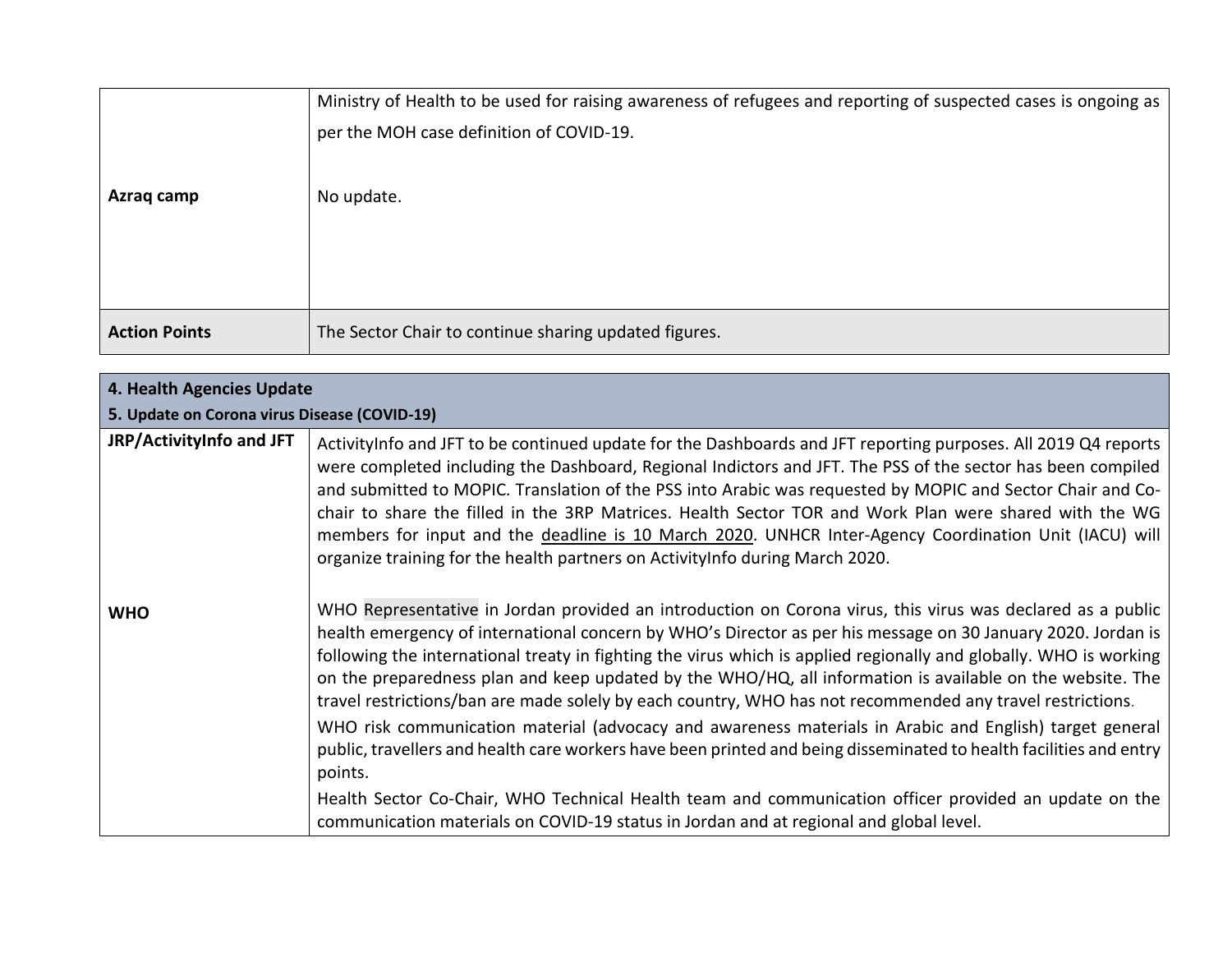|            | Countries with concerns outside China: Iran, Korea and Italy the four countries declared travel ban to their                                                                                                                                                                                                                                                                                                                                                                                                                                                                                                                                                   |
|------------|----------------------------------------------------------------------------------------------------------------------------------------------------------------------------------------------------------------------------------------------------------------------------------------------------------------------------------------------------------------------------------------------------------------------------------------------------------------------------------------------------------------------------------------------------------------------------------------------------------------------------------------------------------------|
|            | territories. Saudi Arabi stopped Omra trips to its territories. Several countries in the region, including Jordan                                                                                                                                                                                                                                                                                                                                                                                                                                                                                                                                              |
|            | informed on travel restrictions/bans to affected countries. There is a daily situation update report published on                                                                                                                                                                                                                                                                                                                                                                                                                                                                                                                                              |
|            | the WHO website could be accessed on the following link: https://www.who.int/emergencies/diseases/novel-                                                                                                                                                                                                                                                                                                                                                                                                                                                                                                                                                       |
|            | coronavirus-2019/situation-reports/                                                                                                                                                                                                                                                                                                                                                                                                                                                                                                                                                                                                                            |
|            | WHO to share the link of the open source/ready file of communication material on COVID-19.                                                                                                                                                                                                                                                                                                                                                                                                                                                                                                                                                                     |
| <b>MOH</b> | Dr. Hadeel Al-Sayeh, Director of Communicable Disease at MOH presented on Corona virus disease 2019 (COVID-<br>19) presented Jordan Preparedness Response Plan. In coordination with WHO, National Preparedness and<br>Response Operational Plan for COVID-19 has been developed by the Ministry of Health to activate intensified<br>measures and actions. The national plan outlines priority steps and actions to be included across major areas of<br>public health preparedness and response:<br>Eight pillars of Preparedness and Response:<br>1. Country level coordination, planning and monitoring<br>2. Risk communication, and community engagement |
|            | 3. Surveillance, rapid response teams and case investigation                                                                                                                                                                                                                                                                                                                                                                                                                                                                                                                                                                                                   |
|            | 4. Points of entry                                                                                                                                                                                                                                                                                                                                                                                                                                                                                                                                                                                                                                             |
|            | 5. National laboratories                                                                                                                                                                                                                                                                                                                                                                                                                                                                                                                                                                                                                                       |
|            | 6. Infection, prevention and control                                                                                                                                                                                                                                                                                                                                                                                                                                                                                                                                                                                                                           |
|            | 7. Case management                                                                                                                                                                                                                                                                                                                                                                                                                                                                                                                                                                                                                                             |
|            | 8. Operations and support logistics.<br>Zero cases reported in Jordan so far, NCD committee at MOH will meet on Sunday, 1 <sup>st</sup> of March 2020 to follow-<br>up and update on COVID-19 and to make timely decisions as per the committee recommendations. A Hotline is<br>activated at the health risk management centre, five doctors were appointed to respond to people's questions.<br>The Minister of Health requested each hospital to allocate ten beds with full staff to deal with any potential<br>cases. All media inquiries shall be addressed the MOH spokesperson Dr. Adnan Eshaq to avoid any rumours<br>and myths.                      |
|            | <b>Discussion</b><br>Q: UNHCR/Sector Chair asked what about refugees, are they included in the Preparedness and Response Plan?<br>A: If any person who lives in Jordan will be treated as the same of Jordanian citizens.<br>Q: Is the PCR laboratory tests for refugees free of charge?                                                                                                                                                                                                                                                                                                                                                                       |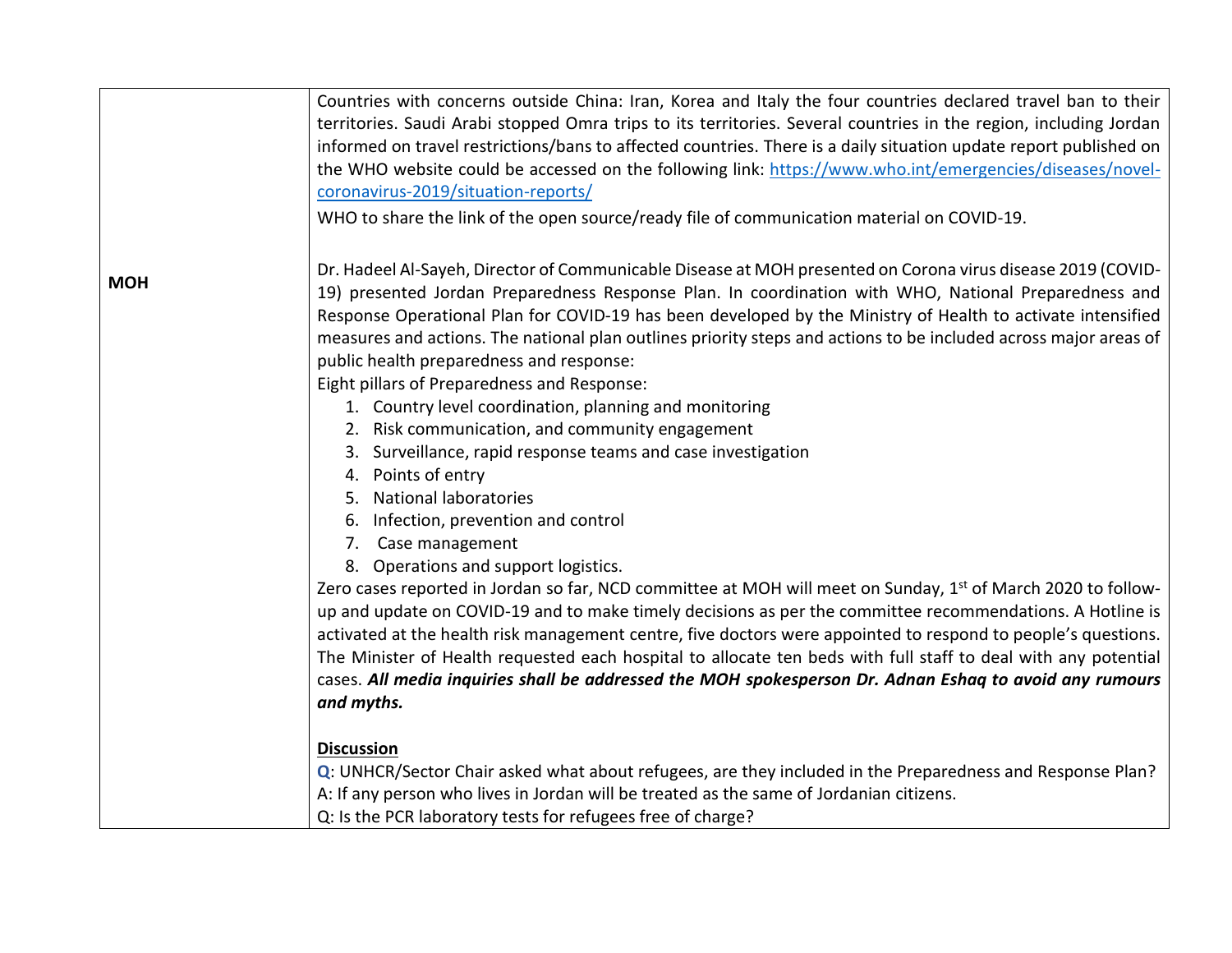|                      | A: First the definition of a suspected case (case definition: any person who came from China (WAHNA City), Iran,                                                                |
|----------------------|---------------------------------------------------------------------------------------------------------------------------------------------------------------------------------|
|                      | Korea and Italy with COVID-19 symptoms as: fever, lungs infection, coughing is not allowed to enter the Jordan).                                                                |
|                      | Yes, the PCR. Yes, it's free of charge                                                                                                                                          |
|                      | Q: Are all suspected/isolated cases subject to laboratory tests? Do we have enough contingency logistics plan?                                                                  |
|                      | A: Yes, all suspected cases received CPR laboratory tests and we have contingency plan.                                                                                         |
|                      |                                                                                                                                                                                 |
|                      | Dr. Hadeel shared the needed equipment's list to support MOH in responding to Coronavirus.                                                                                      |
|                      | Sector Chair (UNHCR) mentioned that this quantity in in general small and asked if we have the quantity to meet<br>the need of the frontline health worker or for the citizens? |
|                      | WHO officer answered the first received amount was sent to central labs workers, the next will be sent to the                                                                   |
|                      | Al-Basheer Hospital. MOH shared us the needs after their evaluation exercise, we started at the WHO the                                                                         |
|                      | procurement process. The need still high All partners are encouraged partners to extend the support to the MOH                                                                  |
|                      | in responding respond to this health emergency.                                                                                                                                 |
|                      |                                                                                                                                                                                 |
|                      | Q: Is there any control of MOH on the prices of cloves and masks?                                                                                                               |
|                      | A: MOH prevented exporting the mouth masks and cloves, moreover they requested one of the factories to start                                                                    |
|                      | manufacturing the masks and cloves locally to meet the need. All items were increased to overcome all possible                                                                  |
|                      | gaps.                                                                                                                                                                           |
|                      | Q: What about the international staff who works in the camps? What is the awareness plan to deal with this?                                                                     |
|                      | A: All preventive measures were made to not allow the virous enter the country, but if enter we will deal with                                                                  |
|                      | that bases on our response plan.                                                                                                                                                |
|                      |                                                                                                                                                                                 |
|                      |                                                                                                                                                                                 |
| <b>UNICEF</b>        | No Update.                                                                                                                                                                      |
|                      |                                                                                                                                                                                 |
|                      | NCD committee will meet on Sunday to follow-up and update on COVID-19 and to make timely decisions.                                                                             |
|                      | MOH to share National Preparedness and Response Operational Plan for COVID-19 with all concerned stakeholders.                                                                  |
| <b>Action points</b> | WHO and MOH to disseminate more material (advocacy and awareness materials Arabic and English to other public places,                                                           |
|                      | schools, hotels etc.).                                                                                                                                                          |
|                      | WHO to share the link of the open source/ready file of communication material on COVID-19.                                                                                      |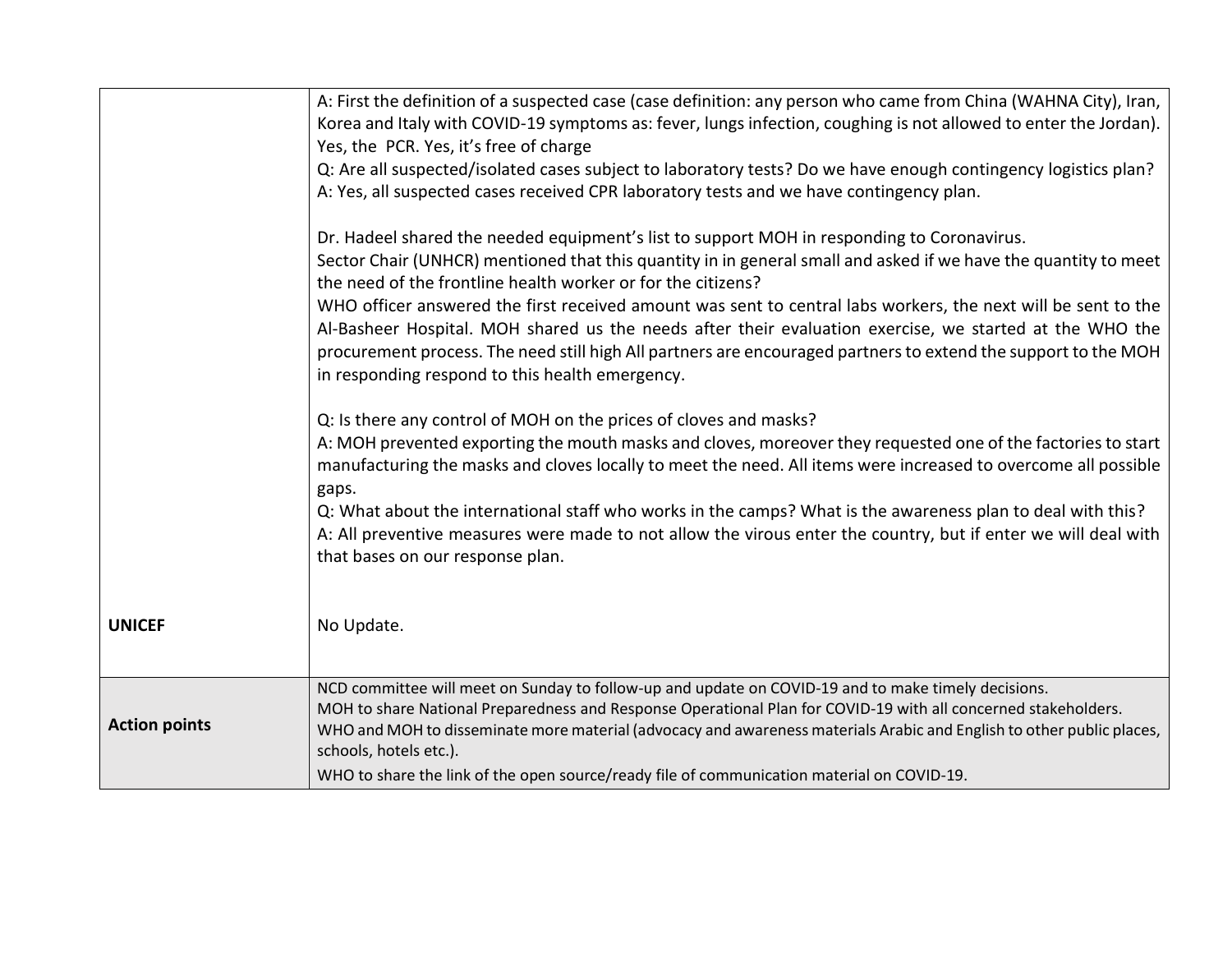| 6. Subsector working groups – Reproductive Health (UNFPA), Mental Health (IMC/WHO), Nutrition (Save the Children Jordan/UNICEF),<br><b>Community Health Platform (MEDAIR/IRD)</b> |                                                                                                                                                                                                                                                                                                                                                                                                                                                                                                                                                                                                                                                                                                                                                                       |
|-----------------------------------------------------------------------------------------------------------------------------------------------------------------------------------|-----------------------------------------------------------------------------------------------------------------------------------------------------------------------------------------------------------------------------------------------------------------------------------------------------------------------------------------------------------------------------------------------------------------------------------------------------------------------------------------------------------------------------------------------------------------------------------------------------------------------------------------------------------------------------------------------------------------------------------------------------------------------|
| <b>UNHCR</b>                                                                                                                                                                      | UNHCR sent SMS awareness on Coronavirus message to refugees and through community centres and<br>protection unit.                                                                                                                                                                                                                                                                                                                                                                                                                                                                                                                                                                                                                                                     |
| RH /SGBV (UNFPA)                                                                                                                                                                  | UNFPA conducted last week a planning meeting for the sub-group meeting at the national and in the camps.<br>They are conducting March2020 refresher session for those who attended the CMR TOT training last year.                                                                                                                                                                                                                                                                                                                                                                                                                                                                                                                                                    |
| <b>UPP</b>                                                                                                                                                                        | No update                                                                                                                                                                                                                                                                                                                                                                                                                                                                                                                                                                                                                                                                                                                                                             |
| <b>IRC</b>                                                                                                                                                                        | IRC will share the relationship between community health and communicable disease monitoring research<br>findings. They suggested to MOH to standardize awareness messages on COVED 19 to be spread through their<br>health information system.<br>IRC distributed the rollups and IC material in their Clinics.<br>Primary and antenatal health services in the camps and urban are going as normal regular plan. Continued<br>supporting the high risk of pregnancy Syrian women and accepting referral cases. Launching in the first week of<br>March 2020 the community health project in partnership with RAHAS and funded by Johnson&Johnson. Planning<br>for an event in the dead season 15/16 of April 2020. Invitation will be shared with all stakeholders. |
| <b>MEDAIR (CH platform)</b>                                                                                                                                                       | No update                                                                                                                                                                                                                                                                                                                                                                                                                                                                                                                                                                                                                                                                                                                                                             |
| <b>IMC</b>                                                                                                                                                                        | <b>Not Attending</b>                                                                                                                                                                                                                                                                                                                                                                                                                                                                                                                                                                                                                                                                                                                                                  |
| La Chaîne de l'Espoir                                                                                                                                                             | <b>Not Attending</b>                                                                                                                                                                                                                                                                                                                                                                                                                                                                                                                                                                                                                                                                                                                                                  |